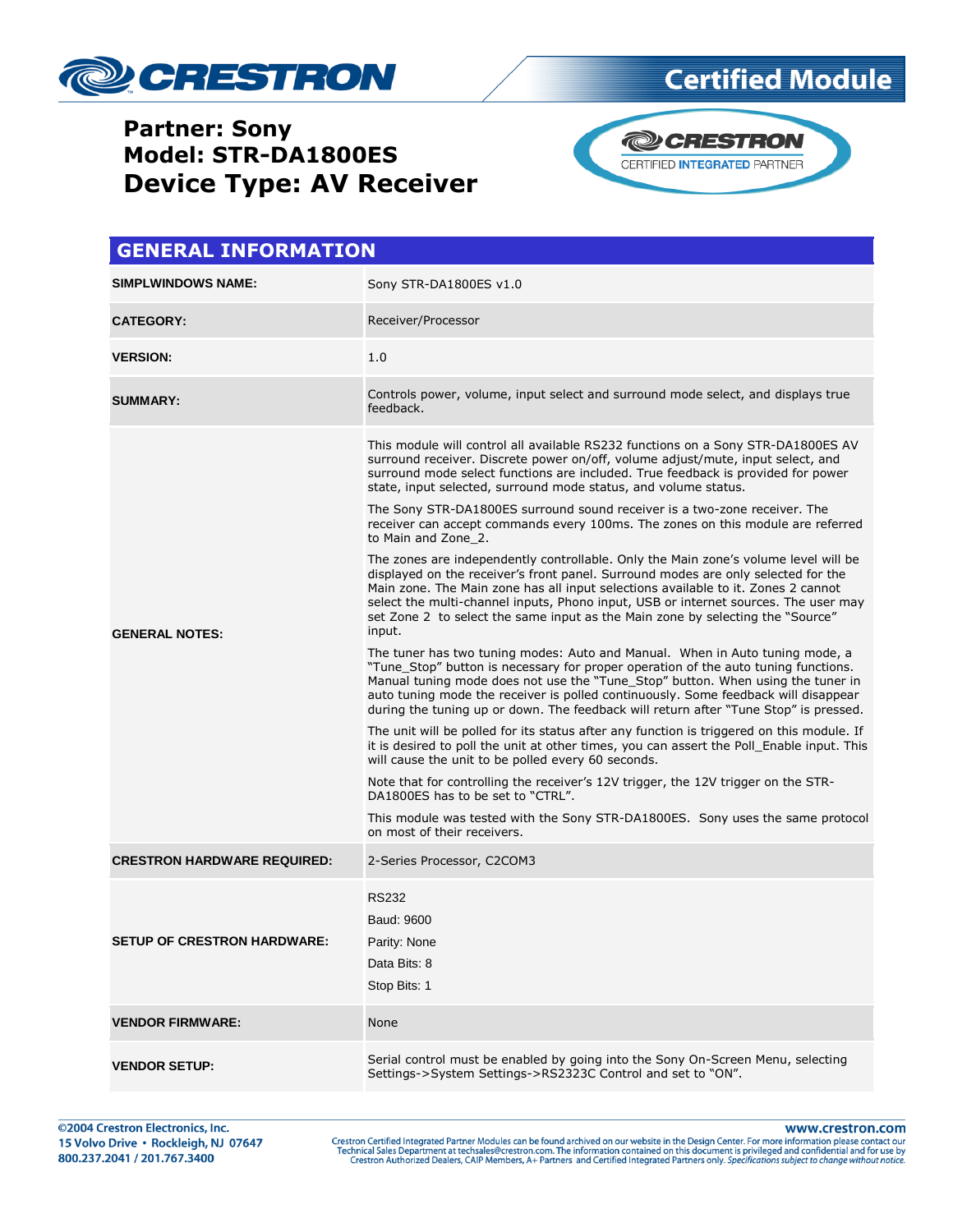

# **Certified Module**

### **Partner: Sony Model: STR-DA1800ES Device Type: AV Receiver**



**CABLE DIAGRAM:** CNSP-124





#### จ ℗ Rx. ⊚ Тx



#### **CONTROL:**

| Main_Power_ <on off="" toggle=""></on>   | D | Pulse to turn main zone power on or off.          |
|------------------------------------------|---|---------------------------------------------------|
| Zone_2_Power_ <on off="" toggle=""></on> | D | Pulse to turn zone 2 power on or off.             |
| Main_Volume_ <up down=""></up>           | D | Press to adjust main zone volume.                 |
| Main_Mute_ <on off="" toggle=""></on>    | D | Pulse to turn main zone mute on or off.           |
| Zone_2_Volume_ <up down=""></up>         | D | Press to adjust zone 2 volume.                    |
| Zone 2 Mute_<0n/Off/Toggle>              | D | Pulse to turn zone 2 mute on or off.              |
| Main_Input_*                             | D | Pulse to select input for main zone.              |
| Zone_2_Input_*                           | D | Pulse to select input for zone 2.                 |
| Tuner Select <am fm=""></am>             | D | Pulse to select the AM or FM tuner.               |
| Tuner Key <0-9>                          | D | Pulse to enter a tuner frequency value.           |
| Tuner_Key_Clear                          | D | Pulse to clear tuner value entry field.           |
| Tuner_Key_Enter                          | D | Pulse to send tuner value entry to receiver.      |
| Manual_Tuning_ <up down=""></up>         | D | Pulse to tune up or down manually.                |
| Auto_Tuning_ <up down="" stop=""></up>   | D | Pulse to initiate or stop auto tuning up or down. |

@2004 Crestron Electronics, Inc. 15 Volvo Drive · Rockleigh, NJ 07647 800.237.2041 / 201.767.3400

www.crestron.com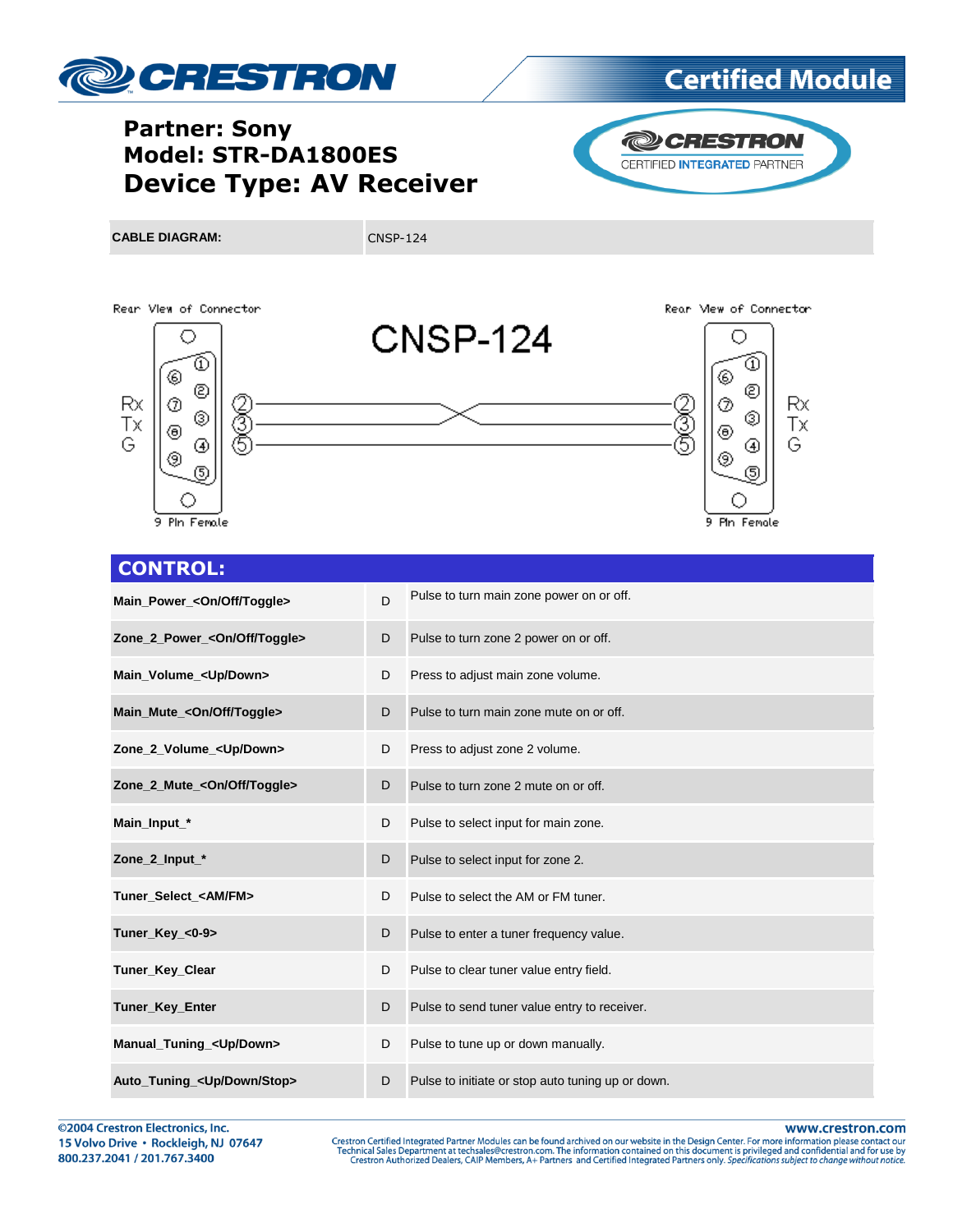

### **Partner: Sony Model: STR-DA1800ES Device Type: AV Receiver**



**Certified Module** 

| Preset_ <up down=""></up>                    | D           | Pulse to select the next/previous tuner preset.     |
|----------------------------------------------|-------------|-----------------------------------------------------|
| Tuner_Preset_<1-30>                          | D           | Pulse to select tuner preset.                       |
| Surround_Mode_*                              | D           | Pulse to select surround mode.                      |
| HD_DCS_*                                     | D           | Pulse to select HD-D.C.S. mode.                     |
| PLIIz_Height_ <low high="" mid=""></low>     | D           | Pulse to set PLIIz height mode.                     |
| True_Concert_ <low high="" mid=""></low>     | D           | Pulse to set true concert mode.                     |
| Sound_Optimizer_ <on off="" toggle=""></on>  | D           | Pulse to turn sound optimizer on or off.            |
| Main_12V_Trigger_ <on off="" toggle=""></on> | S           | Pulse to turn main 12V trigger on or off.           |
| Enter                                        | D           | Pulse to select enter.                              |
| <b>Memory</b>                                | D           | Pulse to store an AM/FM/Sirius station to a preset. |
| GUI_ <on off="" toggle=""></on>              | D           | Pulse to turn GUI on or off.                        |
| Menu                                         | D           | Pulse to select menu function.                      |
| <b>Display</b>                               | D           | Pulse to select display function.                   |
| Cursor_Up                                    | D           | Pulse to move on screen selection up.               |
| Cursor_Down                                  | D           | Pulse to move on screen selection down.             |
| <b>Cursor_Left</b>                           | D           | Pulse to move on screen selection left.             |
| <b>Cursor_Right</b>                          | D           | Pulse to move on screen selection right.            |
| <b>Cursor_Enter</b>                          | D           | Pulse to select highlighted on screen selection.    |
| Return                                       | D           | Pulse to go back one menu item.                     |
| Option                                       | D           | Pulse to select option function.                    |
| Quick_Click                                  | D           | Pulse to select quick click function.               |
| Play                                         | D           | Pulse to select play.                               |
| <b>Stop</b>                                  | D           | Pulse to select stop.                               |
| Pause                                        | $\mathbb S$ | Pulse to select pause.                              |

@2004 Crestron Electronics, Inc. 15 Volvo Drive · Rockleigh, NJ 07647 800.237.2041 / 201.767.3400

www.crestron.com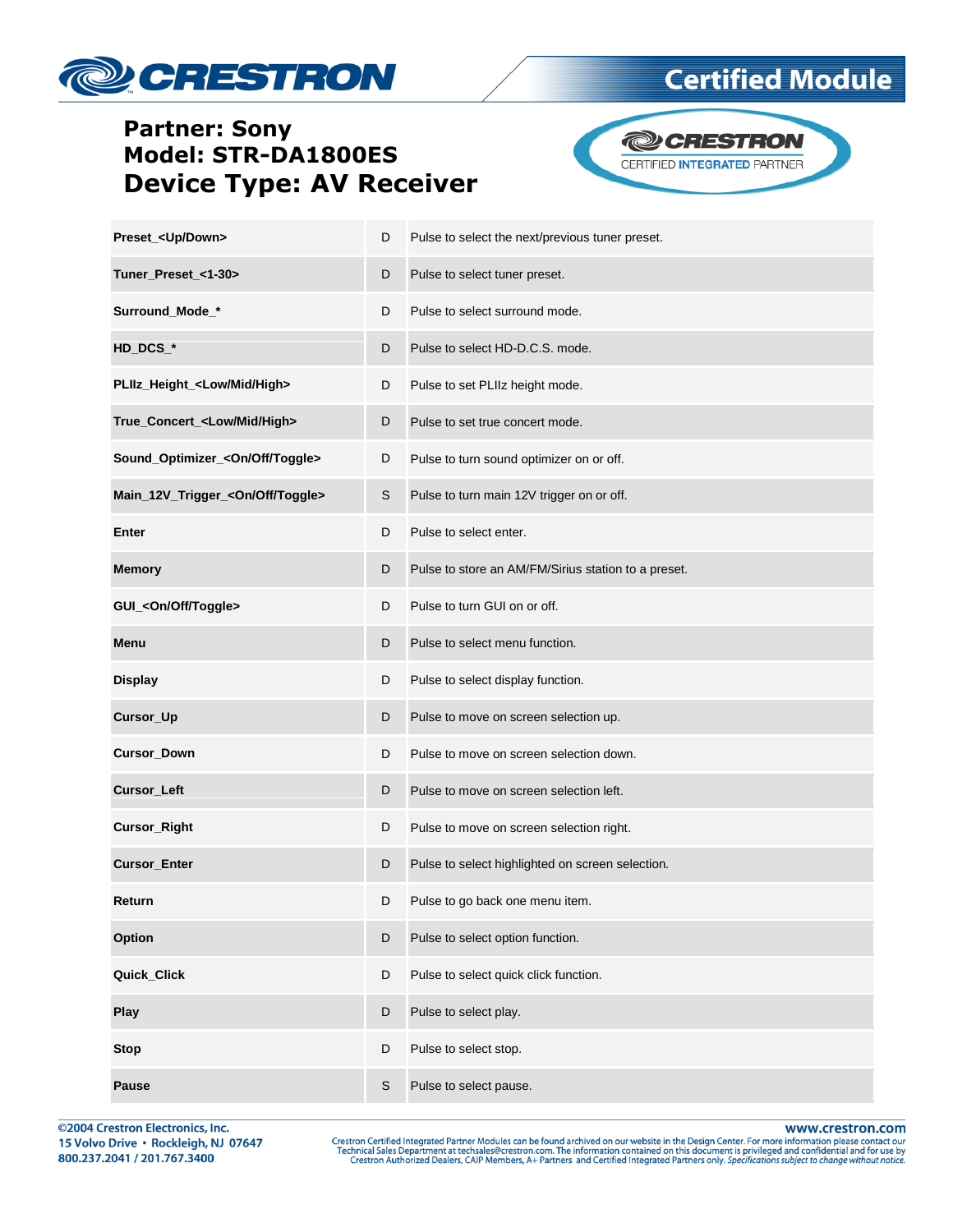# **DECRESTRON**

## **Certified Module**

### **Partner: Sony** Model: STR-DA1800ES **Device Type: AV Receiver**



| <b>Previous</b>        | D | Pulse to select previous file/song to display/play.           |
|------------------------|---|---------------------------------------------------------------|
| <b>Next</b>            | D | Pulse to select next file/song to display/play.               |
| <b>Rewind</b>          | D | Pulse to scan back through a currently playing song.          |
| <b>Fast Forward</b>    | D | Pulse to scan forward through a currently playing song.       |
| HDMI_Out_ <a b=""></a> | D | Pulse to enable HDMI output a or b.                           |
| HDMI Out A+B           | D | Pulse to enable HDMI outputs a and b.                         |
| HDMI Out Off           | D | Pulse to disable HDMI outputs a and b.                        |
| Poll Enable            | D | Latch high to enable polling every 30s.                       |
| <b>From Device</b>     | S | Serial information returned from device via a 2-way com port. |

| <b>FEEDBACK:</b>                  |                |                                                                                                                  |
|-----------------------------------|----------------|------------------------------------------------------------------------------------------------------------------|
| Main_Power_Is_ <on off=""></on>   | D              | Indicates the main zone power status.                                                                            |
| Zone 2 Power Is < On/Off>         | D              | Indicates the zone 2 power is status.                                                                            |
| <b>Main_Volume_Gauge</b>          | $\overline{A}$ | Indicates the main zone volume level. For a gauge object on<br>touchpanel.                                       |
| Main_Mute_Is_ <on off=""></on>    | D              | Indicates the main zone mute status.                                                                             |
| Zone 2 Volume Gauge               | $\mathsf{A}$   | Indicates the zone 2 volume level. For a gauge object on touchpanel.                                             |
| Zone 2 Mute Is <0n/0ff>           | D              | Indicates the zone 2 mute status.                                                                                |
| Main_Input_Is_*                   | D              | Indicates the currently selected main zone input.                                                                |
| Zone 2_Input_Is_*                 | D              | Indicates the currently selected zone 2 input.                                                                   |
| Tuner <am fm=""> Is Selected</am> | D              | Indicates that the AM or FM tuner is selected for control.                                                       |
| Tuner_Entry_Text                  | S              | Displays a tuner station request that will be sent to the receiver upon<br>pulsing the "Tuner Key Enter" signal. |
| <b>Tuner Preset Text</b>          | S              | Displays the currently selected tuner preset.                                                                    |
| Tuner_Frequency_Text              | S              | Displays the current tuner frequency.                                                                            |
| Tuner Preset Is *                 | D              | Indicates the currently selected tuner preset.                                                                   |

www.crestron.com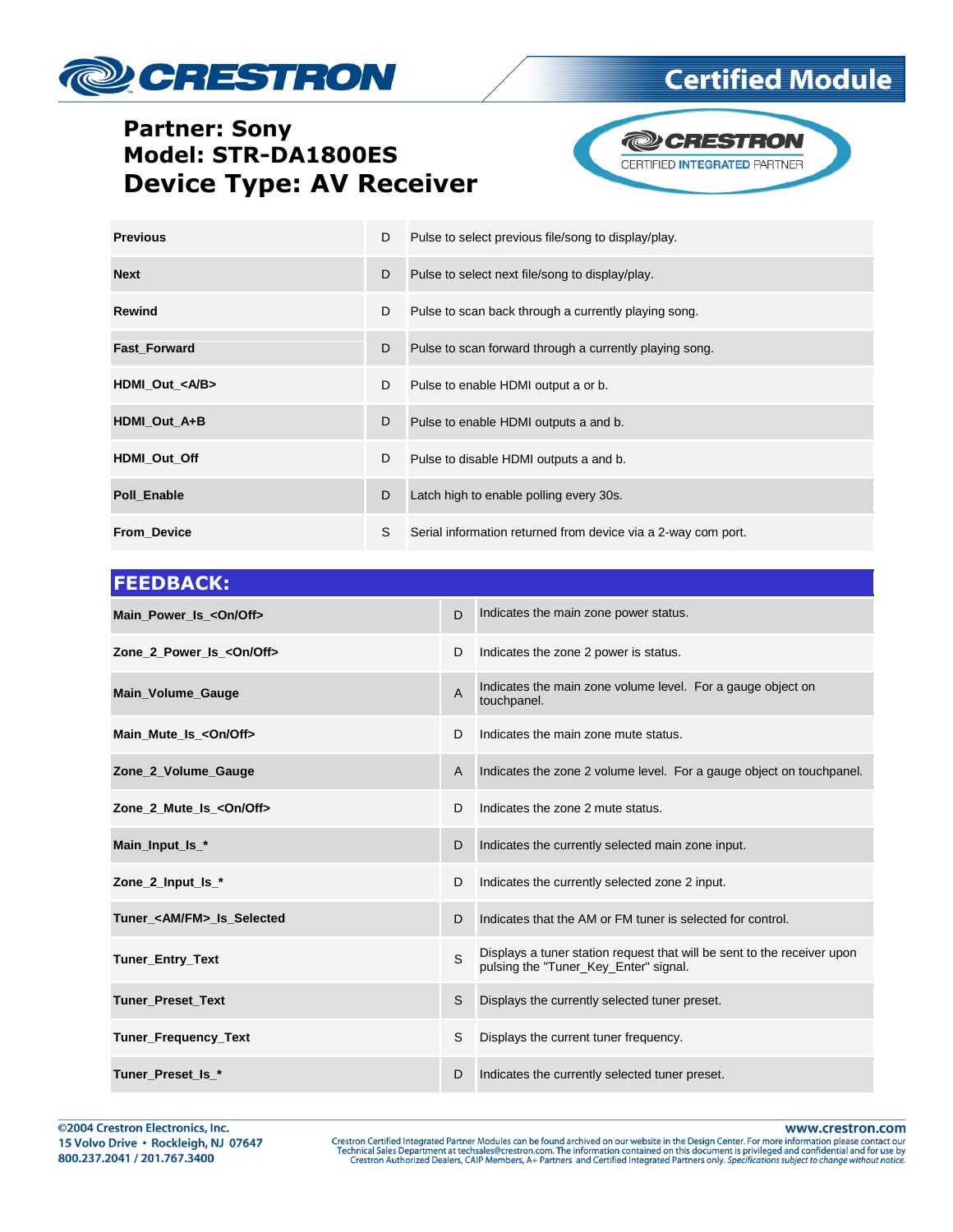

### **Partner: Sony Model: STR-DA1800ES Device Type: AV Receiver**



**Certified Module** 

| Tuner_Is_Not_Tuning                        | D | Indicates that the tuner is not scanning through stations.                                                                                               |
|--------------------------------------------|---|----------------------------------------------------------------------------------------------------------------------------------------------------------|
| Tuner_Is_Tuning_ <down up=""></down>       | D | Indicates that the tuner is tuning up or down.                                                                                                           |
| Tuner_Mono_Is_ <off on=""></off>           | D | Indicates the tuner is mono mode status.                                                                                                                 |
| Tuner_Is_Not_Tuned                         | D | Indicates that the tuner is not tuned.                                                                                                                   |
| Tuner_Is_Tuned                             | D | Indicates that the tuner is tuned to a frequency.                                                                                                        |
| Tuner_Is_Not_On_RDS_Station                | D | Indicates that the tuner is not on an RDS station.                                                                                                       |
| Tuner_Is_On_RDS_Station                    | D | Indicates that the tuner is on an RDS station.                                                                                                           |
| Surround_Mode_Is_*                         | D | Indicates the current surround mode.                                                                                                                     |
| HD_DCS_Is_*                                | D | Indicates the HD-D.C.S. mode.                                                                                                                            |
| PLIIz Height Is <low high="" mid=""></low> | D | Indicates the PLIIz height mode.                                                                                                                         |
| True Concert Is <low high="" mid=""></low> | D | Indicates the true concert mode.                                                                                                                         |
| Surround_Lock_Is_ <off on=""></off>        | D | Indicates that the surround lock is on or off.                                                                                                           |
| Sound_Optimizer_Is_ <on off=""></on>       | D | Indicates that the sound optimizer is on or off.                                                                                                         |
| Sound_Optimizer_Input_Is_Not_OK            | D | Indicates that the current input is not compatible with the sound<br>optimizer function. Sound optimizer control will be disabled.                       |
| Sound_Optimizer_Input_Is_OK                | D | Indicates that the current input is compatible with the sound optimizer<br>function.                                                                     |
| Sound_Optimizer_SF_Is_Not_OK               | D | Indicates that the current surround mode is not compatible with the<br>sound optimizer function. Sound optimizer control will be disabled.               |
| Sound_Optimizer_SF_Is_OK                   | D | Indicates that the current surround mode is compatible with the sound<br>optimizer function.                                                             |
| Sound_Optimizer_H_Phone_Is_Not_OK          | D | Indicates that the headphone is plugged in and this is not compatible<br>with the sound optimizer function. Sound optimizer control will be<br>disabled. |
| Sound_Optimizer_H_Phone_Is_OK              | D | Indicates that the headphone is not plugged in and the sound optimizer<br>function is available.                                                         |
| Main_12V_Trigger_Is_ <on off=""></on>      | D | Indicates the main 12V trigger status.                                                                                                                   |
| Main_Headphone_Is_ <on off=""></on>        | D | Indicates that the headphone is plugged in.                                                                                                              |
| To_Device                                  | S | Serial information sent to device via a 2-way com port.                                                                                                  |

www.crestron.com